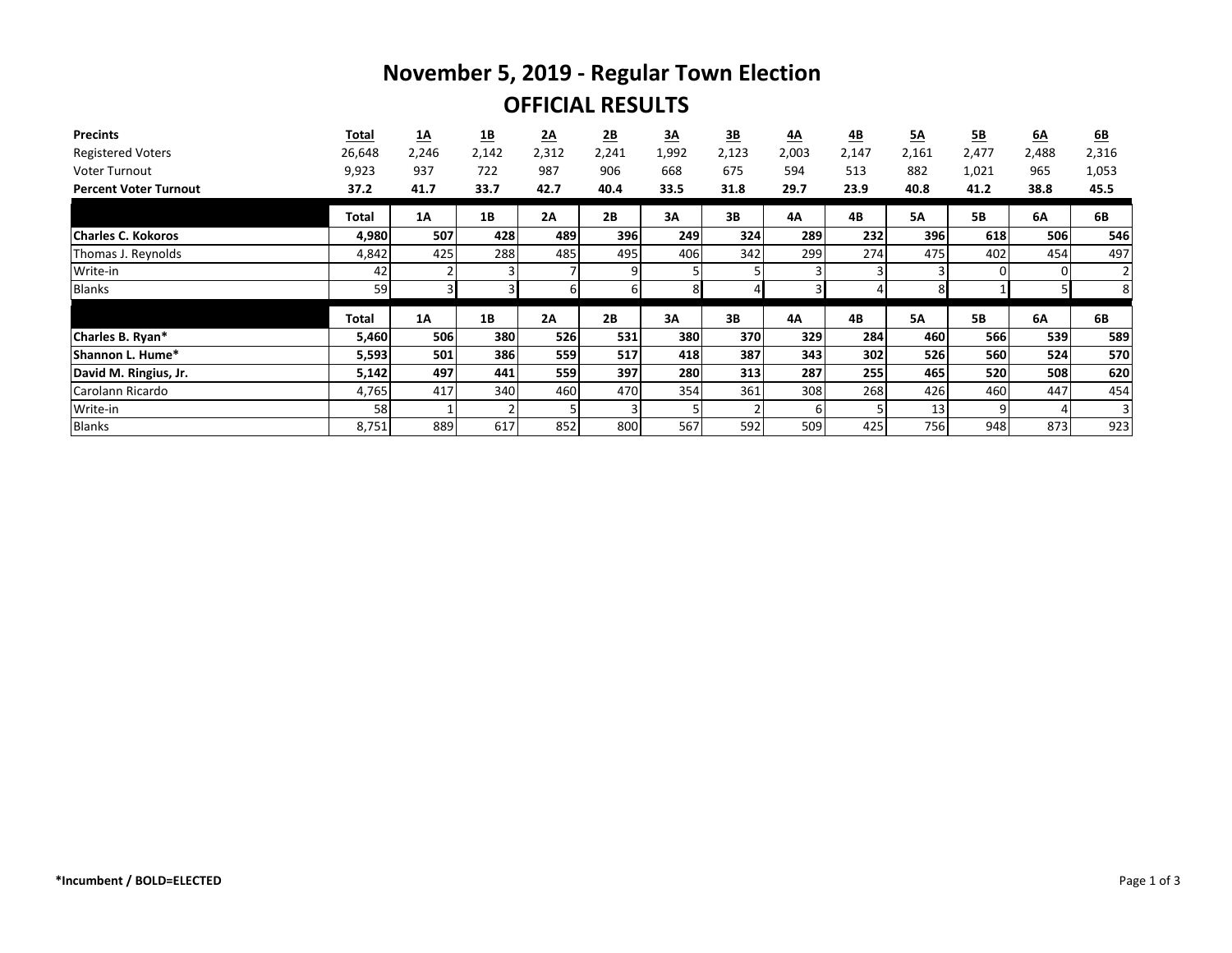## **November 5, 2019 - Regular Town Election OFFICIAL RESULTS**

| <b>Precints</b>              | <b>Total</b>     | $\underline{\mathbf{1}}$ | <u>1B</u>    | 2A    | 2B    | 3A    | $\underline{\mathbf{3B}}$ | 4A        | $\underline{AB}$ | 5A             | 5B        | 6A           | 6 <b>B</b>   |
|------------------------------|------------------|--------------------------|--------------|-------|-------|-------|---------------------------|-----------|------------------|----------------|-----------|--------------|--------------|
| <b>Registered Voters</b>     | 26,648           | 2,246                    | 2,142        | 2,312 | 2,241 | 1,992 | 2,123                     | 2,003     | 2,147            | 2,161          | 2,477     | 2,488        | 2,316        |
| Voter Turnout                | 9,923            | 937                      | 722          | 987   | 906   | 668   | 675                       | 594       | 513              | 882            | 1,021     | 965          | 1,053        |
| <b>Percent Voter Turnout</b> | 37.2             | 41.7                     | 33.7         | 42.7  | 40.4  | 33.5  | 31.8                      | 29.7      | 23.9             | 40.8           | 41.2      | 38.8         | 45.5         |
|                              | <b>Total</b>     | 1A                       | 1B           | 2A    | 2B    | 3A    | 3B                        | <b>4A</b> | 4B               | <b>5A</b>      | <b>5B</b> | 6A           | 6B           |
| Julia Camille Flaherty       | 923              | 481                      | 442          |       |       |       |                           |           |                  |                |           |              |              |
| John F. McKinley III         | 622              | 391                      | 231          |       |       |       |                           |           |                  |                |           |              |              |
| Write-in                     |                  | 4                        | $\mathbf{1}$ |       |       |       |                           |           |                  |                |           |              |              |
| Blanks                       | 109              | 61                       | 48           |       |       |       |                           |           |                  |                |           |              |              |
|                              | <b>Total</b>     | <b>1A</b>                | 1B           | 2A    | 2B    | 3A    | 3B                        | <b>4A</b> | 4B               | <b>5A</b>      | <b>5B</b> | 6A           | 6B           |
| John C. Mullaney             | 813              |                          |              | 404   | 409   |       |                           |           |                  |                |           |              |              |
| Stevan a. Sciascia           | 935              |                          |              | 521   | 414   |       |                           |           |                  |                |           |              |              |
| Write-in                     | $\overline{2}$   |                          |              |       | -1    |       |                           |           |                  |                |           |              |              |
| Blanks                       | 143              |                          |              | 61    | 82    |       |                           |           |                  |                |           |              |              |
|                              | <b>Total</b>     | <b>1A</b>                | 1B           | 2A    | 2B    | 3A    | 3B                        | <b>4A</b> | 4B               | <b>5A</b>      | <b>5B</b> | 6A           | 6B           |
| Donna L. Connors             | 570              |                          |              |       |       | 238   | 332                       |           |                  |                |           |              |              |
| Joseph W. Lydon              | 287              |                          |              |       |       | 169   | 118                       |           |                  |                |           |              |              |
| Shawn c. Cody                | 385              |                          |              |       |       | 211   | 174                       |           |                  |                |           |              |              |
| Write-in                     | $6 \overline{6}$ |                          |              |       |       | 5     |                           |           |                  |                |           |              |              |
| Blanks                       | 95               |                          |              |       |       | 45    | 50                        |           |                  |                |           |              |              |
|                              | <b>Total</b>     | <b>1A</b>                | 1B           | 2A    | 2B    | 3A    | 3B                        | <b>4A</b> | 4B               | <b>5A</b>      | <b>5B</b> | 6A           | 6B           |
| Stephen C. O'Brien*          | 812              |                          |              |       |       |       |                           | 430       | 382              |                |           |              |              |
| Write-in                     | 8 <sup>°</sup>   |                          |              |       |       |       |                           | 3         | 5                |                |           |              |              |
| Blanks                       | 287              |                          |              |       |       |       |                           | 161       | 126              |                |           |              |              |
|                              | <b>Total</b>     | 1A                       | 1B           | 2A    | 2B    | 3A    | 3B                        | <b>4A</b> | <b>4B</b>        | <b>5A</b>      | <b>5B</b> | 6A           | 6B           |
| <b>Meredith Boericke</b>     | 959              |                          |              |       |       |       |                           |           |                  | 512            | 447       |              |              |
| Anthony J. Preston           | 881              |                          |              |       |       |       |                           |           |                  | 341            | 540       |              |              |
| Write-in                     | $\overline{3}$   |                          |              |       |       |       |                           |           |                  | $\overline{3}$ | 0         |              |              |
| Blanks                       | 60               |                          |              |       |       |       |                           |           |                  | 26             | 34        |              |              |
|                              | <b>Total</b>     | <b>1A</b>                | 1B           | 2A    | 2B    | 3A    | 3B                        | <b>4A</b> | 4B               | <b>5A</b>      | <b>5B</b> | 6A           | 6B           |
| Timothy P. Carey             | 824              |                          |              |       |       |       |                           |           |                  |                |           | 409          | 415          |
| Gisca Damier Bonhomme        | 128              |                          |              |       |       |       |                           |           |                  |                |           | 44           | 84           |
| Lawrence C. Mackin, Jr.      | 968              |                          |              |       |       |       |                           |           |                  |                |           | 461          | 507          |
| Write-in                     | $\overline{2}$   |                          |              |       |       |       |                           |           |                  |                |           | $\mathbf{1}$ | $\mathbf{1}$ |
| Blanks                       | 96               |                          |              |       |       |       |                           |           |                  |                |           | 50           | 46           |